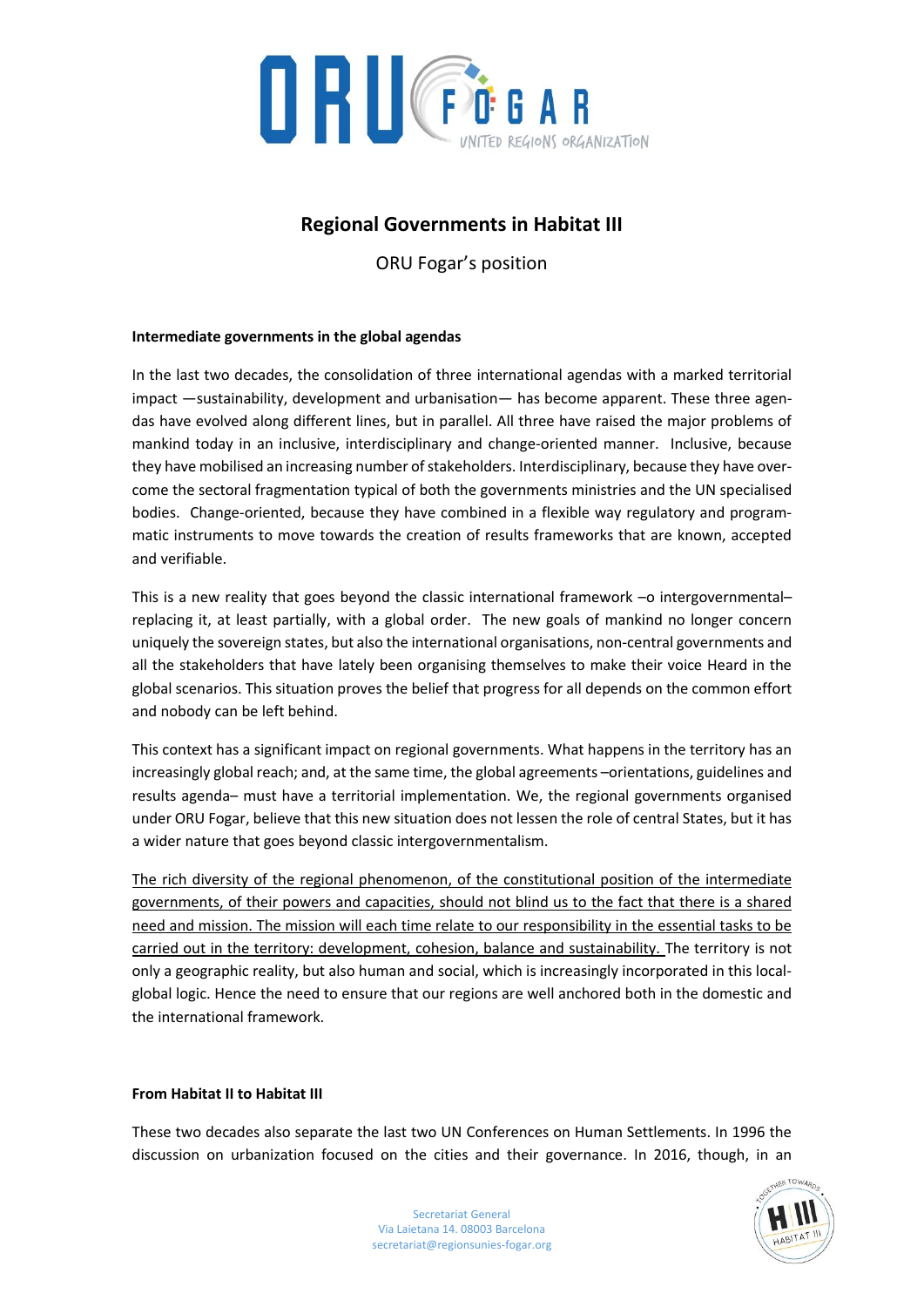

increasingly globalised and interconnected world, the discussion on urbanization fully reaches the non-urban domains. The urban world today must take the territory seriously into consideration, where the urban settlements are built, nourished and developed.

This is why regions are a centrepiece in the New Urban Agenda, so that – as the Toluca Declaration says– urbanization becomes an engine of development with the power to change and improve the living conditions of all people. Regions ensure that the cities development is carried out under conditions allowing not only territorial balance and cohesion, but also urban life. Cities depend unquestionably on a territorial system in terms of food, infrastructures, waste management, etc. which goes beyond their territory strictly.

To understand the inseparable nature of cities with their surroundings, the key concept is sustainability and the government of reference is the regional one. As our President Paúl Carrasco has put it, "Cities need the territory to be sustainable".

### **Regions and New Urban Agenda: key aspects**

The Sustainable Development Goals (SDG), as results framework by 2030, must be the horizon towards which we direct our greatest efforts, and also our regions efforts. We believe it's important to consider the New Urban Agenda from this framework and make it and action-oriented program that strengthens and contributes to the localizing of the 17 SDG.

The SDG become a reality and have an impact when they are incorporated in the territorial surroundings. Regional governments must play a crucial role as initiators and driving force of efficient development processes, favouring the assimilation of consensus on the territories' development and promoting strategic agreements and coordinated actions.

Regions, as intermediate territorial units between the central and the local powers, offer the most suitable dimension to define efficient and smart strategies for a balanced, inclusive and sustainable development. We can give these essential issues –economic development, environmental sustainability, land-use planning, food security...– a holistic approach that establishes the necessary mechanisms to define strategies aimed at encouraging synergies and interdependencies between the territories and the stakeholders operating on them.

Also, because of our status of proximity governments we have precise knowledge of the context in which we operate and an important ability in articulating the stakeholders involved in the territory's development, both public and private. Therefore, regions are able to promote territorial development policies that serve as a framework for the articulation of the policies promoted by the local governments and as a vital complement to the central governments' development policies.

The SDG show that inequalities are not only present just among countries, but they are an internal condition of societies. This inequality can also include new poverties and new territorial imbalances. Globalisation enhances competitiveness among cities, and it is the duty of the regional government to ensure that the gain of one city is the loss of another city, nor that it is at the expense of its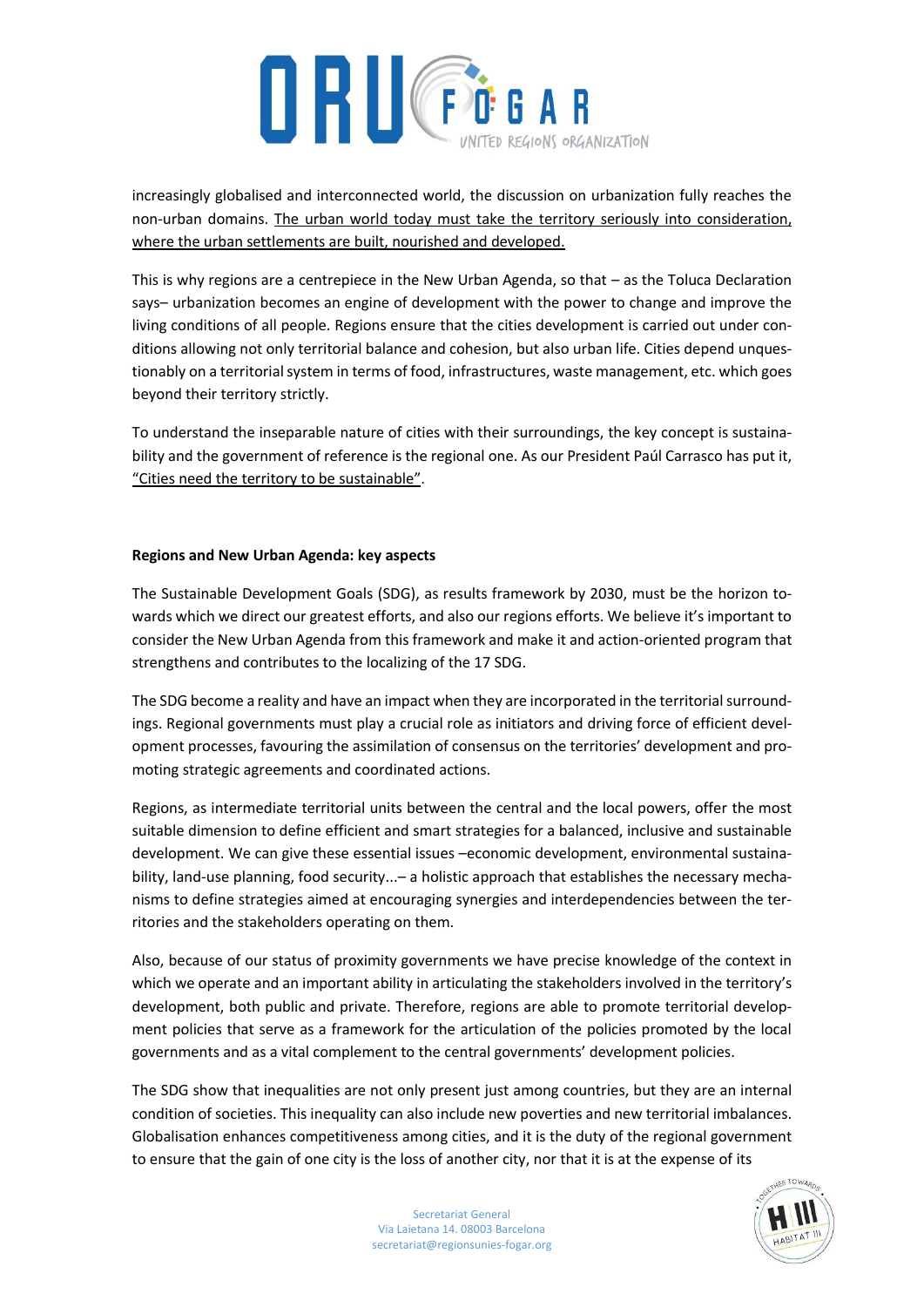

environment. This is why the regional government must ensure that the infrastructures and equipment provide structure to the whole territory, creating balance between cities (large, medium and small) and the villages and rural world The current reality –disorderly migration, excessive consumption of natural resources, urban sprawl... – so demands it. Thus, we, the regional governments, undertake to set up action to readdress this imbalance, by fostering intermunicipal cooperation. We must also strive to compensate the differences –which can be serious– in our territories' urban agglomerations, by evenly distributing opportunities and assets.

The concept of urban-rural linkages or partnerships is also important. We reaffirm the need to heal the rift between the rural and the urban world, and to pay attention to the continuum between these two spheres affecting their population –dense to a different extent– and their economic base –agricultural to a different extent–. Food security does not solely depend on the production and supplies chain, but also on their length and on the natural integration of the agricultural activity in its environment, offering value-added activities to the adjacent non-rural areas.

Above all commitments, we should highlight the fight against the unceasing rural exodus towards the urban areas. This exodus undercapitalises the territory, weakens the traditional cultures and generates uprooted inhabitants. This is not only negative for the territory, but it becomes particularly negative for the cities, which are already overcrowded, collapsed, with security problems and with social, educational and health services that are no longer able to cope with the situation. In short, this is a dynamic that generates poverty both in the rural and the urban world.

This fight to stem the rural exodus requires investing in the territory, but also a reappraisal of the rural and agricultural world and its modernisation.

In this series of actions, sustainability is cross-cutting and the regional governments promote it not only through mitigation and emission reduction policies, but also through policies focused on a shared governance of hydric resources, transport networks and monitoring and certification measures, just to name a few examples of increasingly regionalised functions and powers, having an increasingly political profile.

### **Governance and improvement of regional capacities**

In addition to better national policies, regions need a suitable framework that will allow them to successfully meet these challenges. We believe, in line with the approach set out by the network Platforma, that the New Urban Policy must promote improved skills and autonomy of the local and regional governments, and that at this point the sustainability of the local and regional governments' finances is crucial.

First of all, decentralization and regionalization policies remain necessary. However, they must be aimed at reinforcing, as opposed to weakening, regional autonomy and self-governance. In too many occasions, this transfer of functions and powers was not backed up by sufficient political and economic resources. In some cases, this has resulted not only in the disrepute of the regional authority. We reiterate our demand for democratic, responsible and autonomous regional governments.